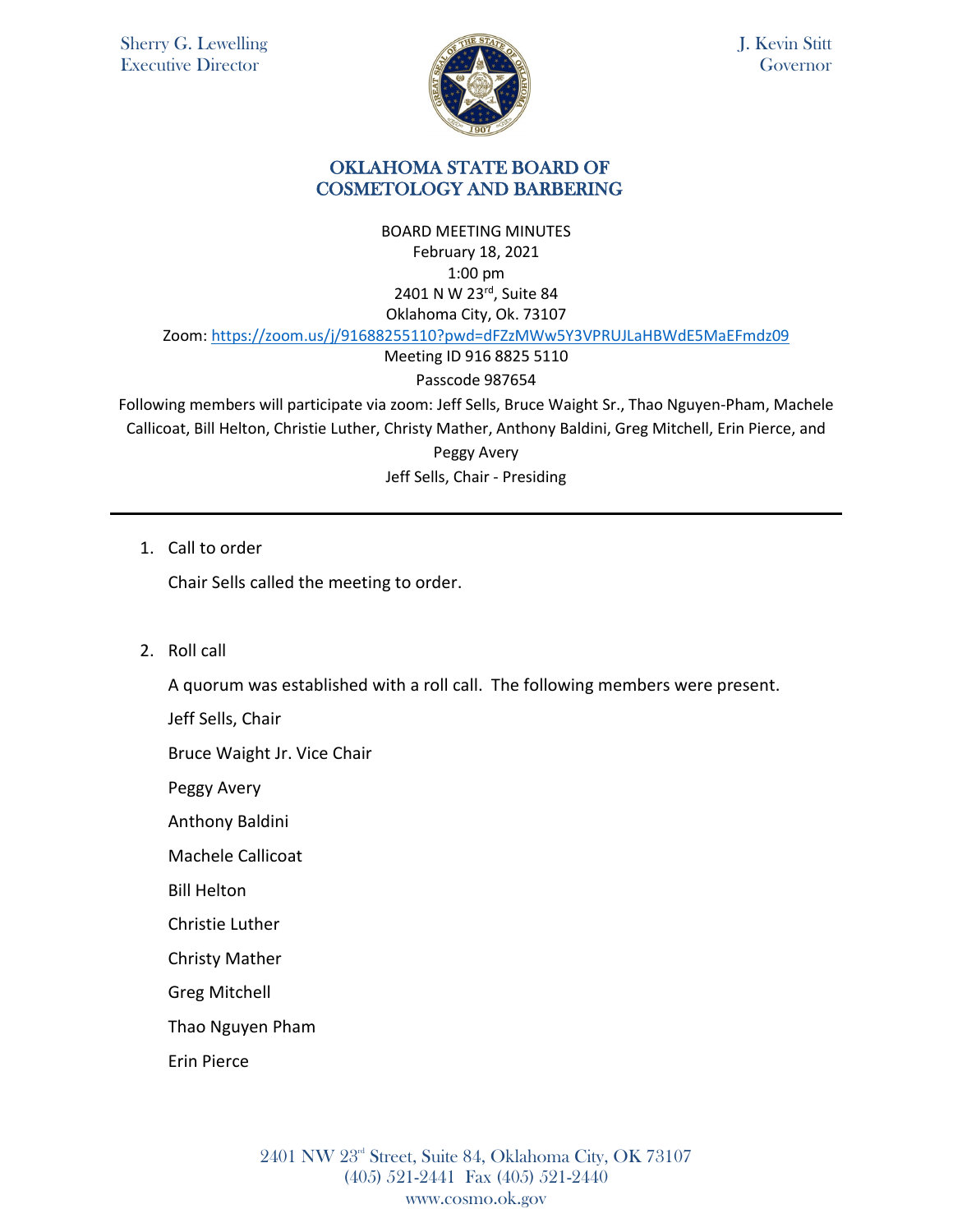

J. Kevin Stitt Governor

### OKLAHOMA STATE BOARD OF COSMETOLOGY AND BARBERING

Board legal counsel

Office staff

3. Statement of Compliance with the Open Meeting Act.

Chair Sells verified the agenda had been properly posted and agendaized.

- 4. Discussion and possible action to enter into executive session pursuant to 25 O.S. §307(B)(4) for confidential communications between the Boards and its attorney concerning the pending litigation case number CV-2021-242 against the Board where the Board's attorney has determined that disclosure will seriously impair the ability of the Board to process the case in the public interest.
	- a. Vote to enter Executive Session

A motion was made by Mr. Helton and seconded by Ms. Pierce to enter into Executive Session.

VOTING:

Waight, yes; Avery, yes; Baldini, yes; Calicoat, yes; Bill Helton, yes; Christie Luther, yes; Mather, yes; Mitchell, yes; Nguyen-Pham, yes; Pierce, yes.

> 2401 NW 23rd Street, Suite 84, Oklahoma City, OK 73107 (405) 521-2441 Fax (405) 521-2440 www.cosmo.ok.gov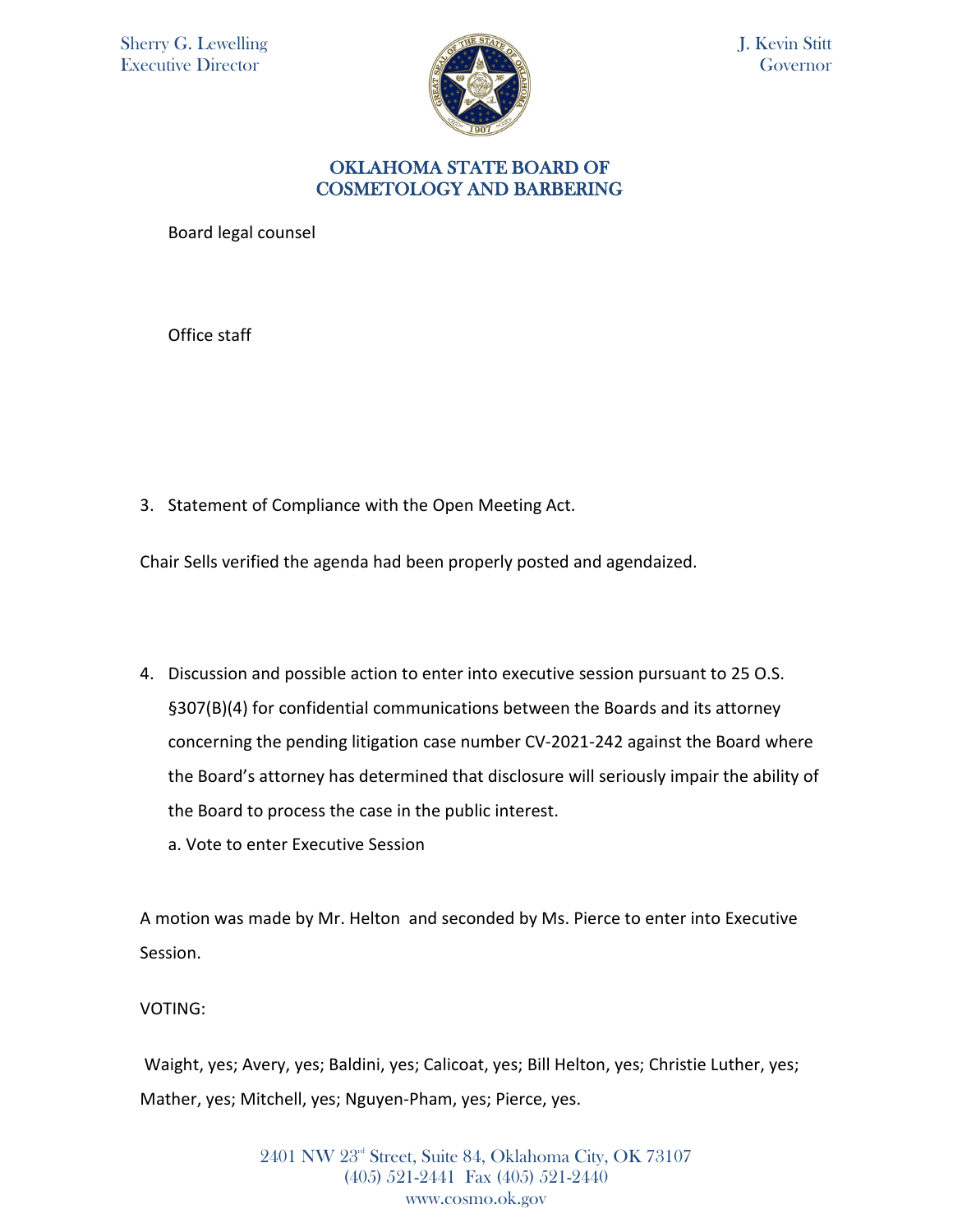Sherry G. Lewelling Executive Director



J. Kevin Stitt Governor

#### OKLAHOMA STATE BOARD OF COSMETOLOGY AND BARBERING

Motion passed.

A motion was made by Mr. Helton and seconded by Mr. Waight to re= enter into Open Session.

VOTING:

Waight, yes; Avery, yes; Baldini, yes; Calicoat, yes; Bill Helton, yes; Christie Luther, yes; Mather, yes; Mitchell, yes; Nguyen-Pham, yes; Pierce, yes.

Motion passed.

b. Exit Executive Session and vote to re-enter Open Session

A motion was made by Mr. Helton and seconded by Ms. Mather to re-enter open Session.

VOTING: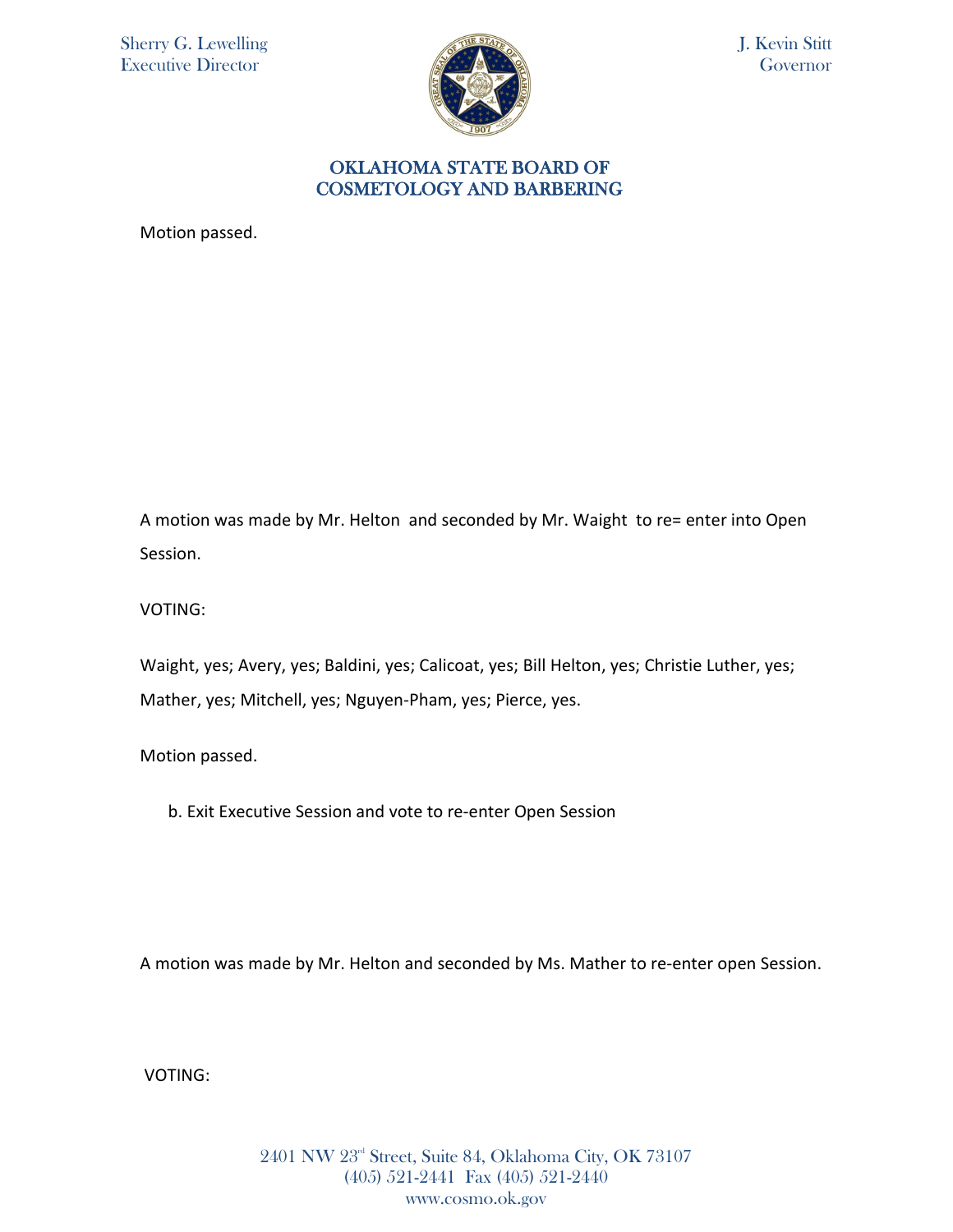

J. Kevin Stitt Governor

### OKLAHOMA STATE BOARD OF COSMETOLOGY AND BARBERING

Waight, yes; Avery, yes; Baldini, yes; Calicoat, yes; Bill Helton, yes; Christie Luther, yes; Mather, yes; Mitchell, yes; Nguyen-Pham, yes; Pierce, yes.

Motion passed.

A motion was made by Mr. Helton and seconded by to....

1st

 $2<sub>nd</sub>$ 

Voting Bruce Waight Jr. Vice Chair

Peggy Avery

Anthony Baldini

Machele Calicoat

Bill Helton

Christie Luther

Christy Mather

Greg Mitchell

Thao Nguyen Pham